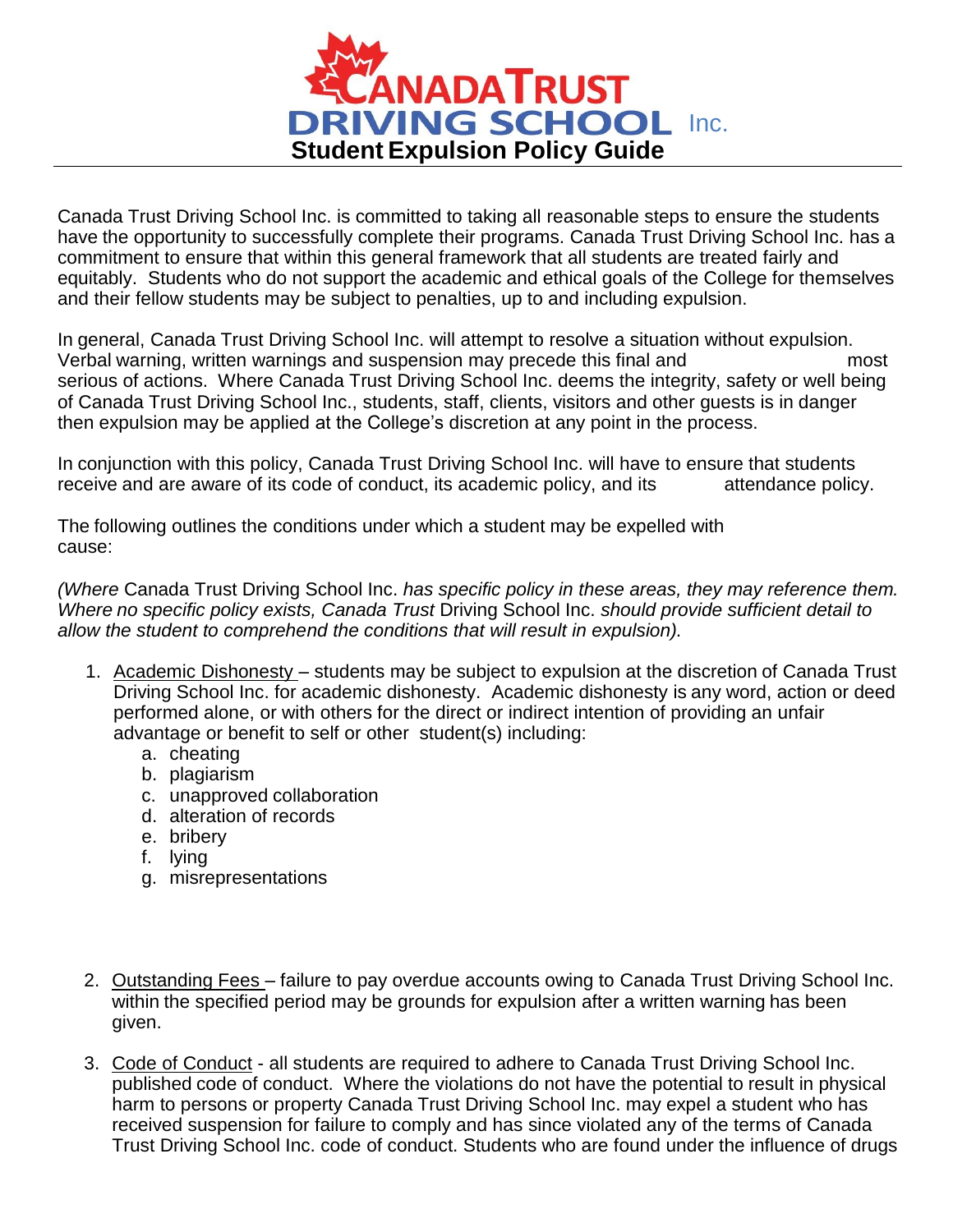and/or alcohol or carrying weapons will be subject to immediate expulsion.

- 4. Significant Omissions or Errors in Admissions Documentation Canada Trust Driving School Inc. has a responsibility to ensure students have been admitted in accordance with the registration requirements for the program. Students who knowingly misrepresent their applications are subject to immediate expulsion.
- 5. Academic Failure students who fail to achieve the required academic standing in their programs may be expelled from the program. Canada Trust Driving School Inc. may at its discretion offer alternatives to a student and these are outlined in the academic policies for the program of study.
- 6. Attendance students who do not achieve the required attendance as stated in Canada Trust Driving School Inc. policy are subject to expulsion. Students arriving late more then three times to a practical lesson will automatically be expelled. Students arriving late more then once to a theoretical lesson will automatically be expelled.
- 7. Harassment or Discrimination Canada Trust Driving School Inc. does not condone harassment or discrimination of any student, staff, client or visitor to Canada Trust Driving School Inc. Students participating in harassing or discriminatory activities that are racial, sexual, or pertaining to sexual orientation in nature may be subject to immediate suspension depending on the severity of the activity and pending investigation.

 Any student, who is deemed by the investigation to have engaged in severe harassing or discriminatory activities, may be expelled at the discretion of Canada Trust Driving School Inc., depending on the severity of the activity.

Racial harassment means bothering, threatening, or treating someone unfairly because of Racial Stefan and an e<br>Reference background, citizenship, or their race, colour, ancestry, birthplace, religious belief, ethnic language.

Sexual harassment means bothering someone by saying or doing

unwanted or unwelcome things of a sexual or gender-related nature including touching inappropriately, making offensive jokes about women and men, making sexual suggestions or requests, staring at or making unwelcome comments about one's body, displaying sexually offensive pictures, or being verbally abusive because of one's gender. Sexual orientation harassment means treating someone unequally

because they are gay, lesbian, heterosexual, bisexual, or living in a same - sex relationship. This could include making a hurtful comment or action to an individual that is known or ought to be known to be unwelcome, making Homophobic jokes or hints about a person's sexual orientation or same-<br>sex partnership status, or displaying of disrespectful signs, caricatures, cartoons or graffiti.

In determining what constitutes harassment or discrimination, Canada Trust Driving School Inc. refers to The Ontario Human Rights Code. Students requiring more specific information may refer to the specific code as posted on the Provincial web site [\(http://www.ohrc.on.ca/english/code/index.shtml\)](http://www.ohrc.on.ca/english/code/index.shtml).

- 8. Misuse of College Property College property is for the provision of College services. Students who damage, misuse, steal or otherwise use the property in a way that is prohibited may be expelled and required to make restitution.
- 9. Endangerment of Staff or Students Canada Trust Driving School Inc. is committed to the